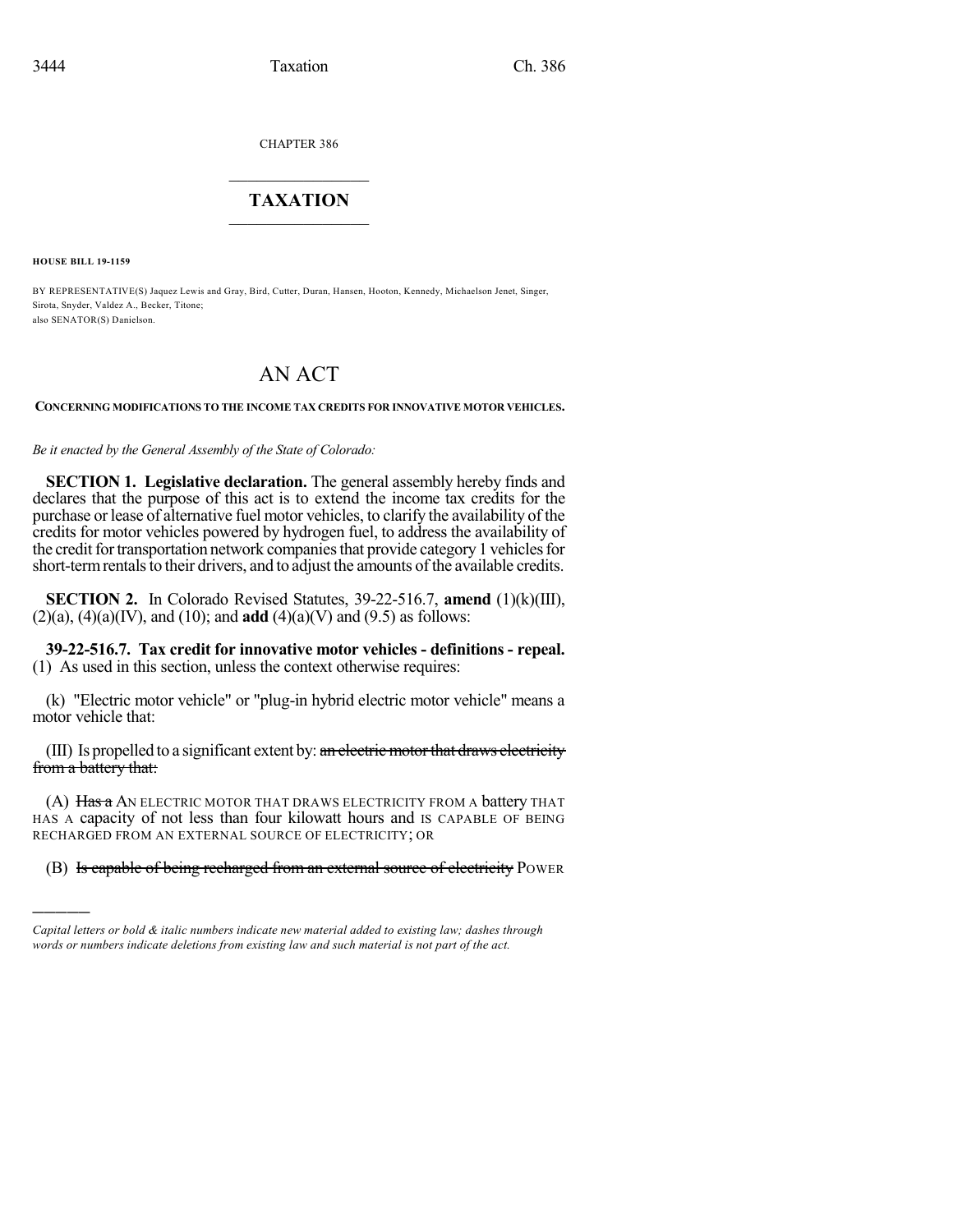#### Ch. 386 **Taxation** 3445

DERIVED FROM ONE OR MORE CELLS WHICH CONVERT CHEMICAL ENERGY DIRECTLY INTO ELECTRICITY BY COMBINING OXYGEN WITH HYDROGEN FUEL WHICH IS STORED ON BOARD THE VEHICLE IN ANY FORM AND MAY OR MAY NOT REQUIRE REFORMATION PRIOR TO USE.

 $(2)$ (a) With respect to the tax years commencing on or after January 1, 2013, but prior to January 1, 2022 JANUARY 1, 2026, there is allowed to any person a credit against the tax imposed by this article ARTICLE 22, not to exceed the amount specified in subsection (4) of this section, for the purchase or lease of a motor vehicle defined as category 1.

(4) The amount of the credit allowed pursuant to this section is calculated as follows:

(a) **Category 1.** (IV) With respect to the tax years commencing on or after January 1, 2021, but prior to January 1, 2022 JANUARY 1, 2023, two thousand five hundred dollars for a purchase or one thousand five hundred dollars for a lease.

(V) WITH RESPECT TO THE TAX YEARS COMMENCING ON OR AFTER JANUARY 1, 2023, BUT PRIOR TO JANUARY 1, 2026, TWO THOUSAND DOLLARS FOR A PURCHASE OR ONE THOUSAND FIVE HUNDRED DOLLARS FOR A LEASE.

(9.5) WITH RESPECT TO THE TAX YEARS COMMENCING ON OR AFTER JANUARY 1, 2019,A TRANSPORTATION NETWORK COMPANY,AS DEFINED IN SECTION 40-10.1-602 (3), OR A THIRD-PARTY VEHICLE SUPPLIER THAT CONTRACTS WITH A TRANSPORTATION NETWORK COMPANY TO PROVIDE CATEGORY 1 MOTOR VEHICLES FOR SHORT-TERM RENTAL TO TRANSPORTATION NETWORK COMPANY DRIVERS, AS DEFINED IN SECTION 40-10.1-602 (4), THAT ENTERS INTO LONG-TERM LEASES WITH A DURATION OF NOT LESS THAN TWO YEARS FOR CATEGORY 1 MOTOR VEHICLES SHALL BE TREATED AS HAVING PURCHASED EACH CATEGORY 1 MOTOR VEHICLE FOR PURPOSES OF THE CREDIT CALCULATION SPECIFIED IN SUBSECTION (4)(a) OF THIS SECTION IF THE VEHICLES ARE OFFERED TO TRANSPORTATION NETWORK COMPANY DRIVERS,AS DEFINED IN SECTION 40-10.1-602(4),FOR SHORT-TERM RENTAL PERIODS OF NOT MORE THAN SIXTY DAYS.

(10) This section is repealed, effective  $\frac{1}{31}$ , 2026 DECEMBER 31, 2030.

**SECTION 3.** In Colorado Revised Statutes, 39-22-516.8, **amend** (1)(h), (1)(i),  $(1)(r)(III)$ ,  $(8.3)$ ,  $(8.5)$ , and  $(18)$  as follows:

**39-22-516.8. Tax credit for innovative trucks - definitions - repeal.** (1) As used in this section, unless the context otherwise requires:

(h) "Category 4 B" means original equipment manufacturer trucks that are equipped to operate on liquified natural gas. or on hydrogen. For purposes of this **paragraph(h)** SUBSECTION (1)(h), "operate on liquified natural gas" or on hydrogen" means a truck that operates exclusively on liquified natural gas, or on hydrogen, or a bi-fuel truck with a multi-fuel engine capable of running on either liquified natural gas or traditional fuel, or on either hydrogen or traditional fuel, or a dual-fuel truck with a multi-fuel engine capable of running on both liquified natural gas and traditional fuel. or on both hydrogen and traditional fuel.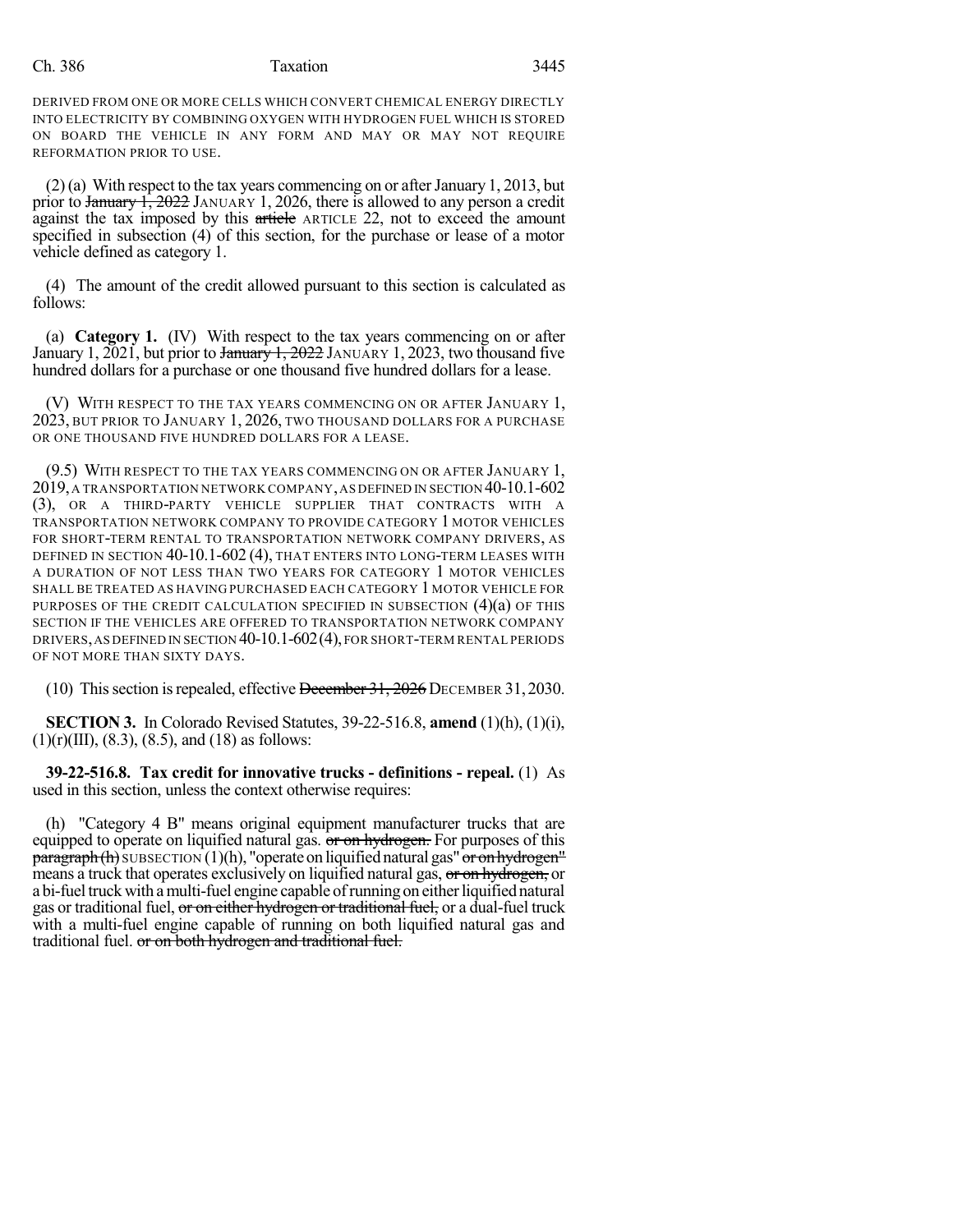## 3446 Taxation Ch. 386

(i) "Category  $4^{\circ}$  means liquefied natural gas or hydrogen conversions certified by the United States environmental protection agency. For purposes of this  $\frac{\text{parameter of}}{\text{parameter of}}$  subsection (1)(i), "liquefied natural gas or hydrogen conversions" means a conversion to a truck that operates exclusively on liquefied natural gas, or on hydrogen, or a bi-fuel truck with a multi-fuel engine capable of running on either liquefied natural gas or traditional fuel, or on either hydrogen or traditional fuel, or a dual-fuel truck with a multi-fuel engine capable of running on both liquified natural gas and traditional fuel. or on both hydrogen and traditional fuel.

(r) "Electric truck" or "plug-in hybrid electric truck" means a truck that:

(III) Is propelled to a significant extent by:  $\alpha n$  electric motor that draws electricity from a battery that:

(A) Has a AN ELECTRIC MOTOR THAT DRAWS ELECTRICITY FROM A battery THAT HAS A capacity of not less than four kilowatt hours and IS CAPABLE OF BEING RECHARGED FROM AN EXTERNAL SOURCE OF ELECTRICITY; OR

(B) Is capable of being recharged from an external source of electricity POWER DERIVED FROM ONE OR MORE CELLS WHICH CONVERT CHEMICAL ENERGY DIRECTLY INTO ELECTRICITY BY COMBINING OXYGEN WITH HYDROGEN FUEL WHICH IS STORED ON BOARD THE VEHICLE IN ANY FORM AND MAY OR MAY NOT REQUIRE REFORMATION PRIOR TO USE.

(8.3) **Category 7 purchase.** (a) Except as provided in subsection (14) of this section, with respect to the income tax years commencing on or after January 1, 2017, but before *January 1, 2022* JANUARY 1, 2026, there is allowed to any person a credit against the tax imposed by this article ARTICLE 22 in an amount set forth in  $\frac{\text{pargraph}}{\text{b}}$  (b) of this subsection  $(8.3)$  SUBSECTION  $(8.3)(b)$  OF THIS SECTION for each purchase of a category 7 truck during the tax year.

(b)

|                                                          | Income tax year commencing:        |                                    |                                                |                                    |  |
|----------------------------------------------------------|------------------------------------|------------------------------------|------------------------------------------------|------------------------------------|--|
|                                                          | 1/1/2017<br>but before<br>1/1/2020 | 1/1/2020<br>but before<br>1/1/2021 | 1/1/2021<br>but before<br>1/1/2022<br>1/1/2023 | 1/1/2023<br>but before<br>1/1/2026 |  |
| Light duty passenger<br>motor vehicle over<br>8,500 GVWR | \$5,000                            | \$4,000                            | \$2,500                                        | \$2,000                            |  |
| Light duty electric<br>truck                             | \$7,000                            | \$5,500                            | \$3,500                                        | \$2,800                            |  |
| Medium duty electric<br>truck                            | \$10,000                           | \$8,000                            | \$5,000                                        | \$4,000                            |  |
| Heavy duty truck                                         | \$20,000                           | \$16,000                           | \$10,000                                       | \$8,000                            |  |